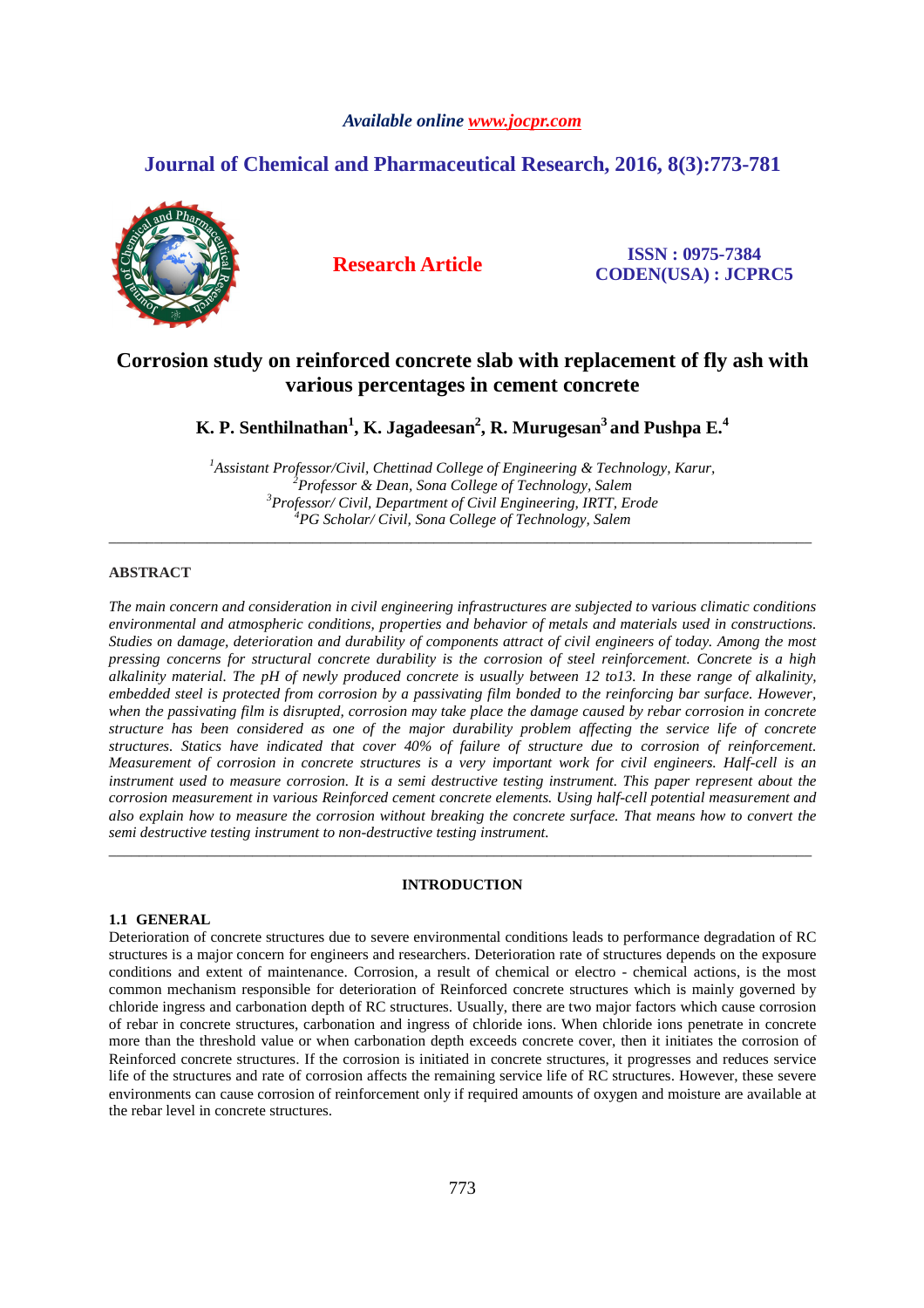Generally corrosion is a major problem in corrosion in reinforced concrete elements. Durability of the structures gets reduced because of corrosion. To measure this corrosion there are several methods are available. But the most appropriate method is using half-cell potentiometers. The main aim of the project is to measuring the corrosion level of steel in Reinforced concrete without breaking the concrete structures. For that purpose corrosion measurements can be made with double half-cell methods, for this method we need not connect positive terminal of digital volt meter with the steel rod.

\_\_\_\_\_\_\_\_\_\_\_\_\_\_\_\_\_\_\_\_\_\_\_\_\_\_\_\_\_\_\_\_\_\_\_\_\_\_\_\_\_\_\_\_\_\_\_\_\_\_\_\_\_\_\_\_\_\_\_\_\_\_\_\_\_\_\_\_\_\_\_\_\_\_\_\_\_\_

### **1.2 NEED FOR THE PROJECT:**

 To evaluate the durability properties namely corrosion resistance of fly ash concrete with respect to conventional concrete.

To prevent the breakage of concrete surface for corrosion measurement.

#### **1.3 SCOPE OF THE PROJECT:**

- To prevent the concrete surface from cracking during corrosion.
- Corrosion measurement to be taken with single half-cell nondestructive testing instrument for corrosion.
- To study and identify the initiation and propagation of corrosion at early days.
- To know the corrosion activities at various stages of corrosion.

## **2. CONCRETE SLABS**

- Two numbers of Conventional RCC slabs
- C80 FA20 (cement 80% and fly ash 20%)
- C60 FA40 (cement 60% and fly ash 40%)
- C40 FA60 (cement 40% and fly ash 6





**C60FA40 & C40 FA 60RC 2 CONVENYIONAL& C80 FA20 RC SLABS SLABS** 

#### **HALFCELL POTENTIALMETER**

Half –cell potentiometer measurements were taken on slabs (C100, C80FA20, C60FA40, and C40FA60) before the corrosion acceleration. After the corrosion acceleration is given to the slabs for 10, 20, 30, 40, hours of the impressed current.

The corrosion measurements are tabulated for ten hours of accelerates corrosion. The remaining corrosion data up to 40 hours of accelerate corrosion are plotted as equipotential contours. The corrosion maps are clearly indicates the ASTM C 876 corrosion limits through equipotential contour maps**.**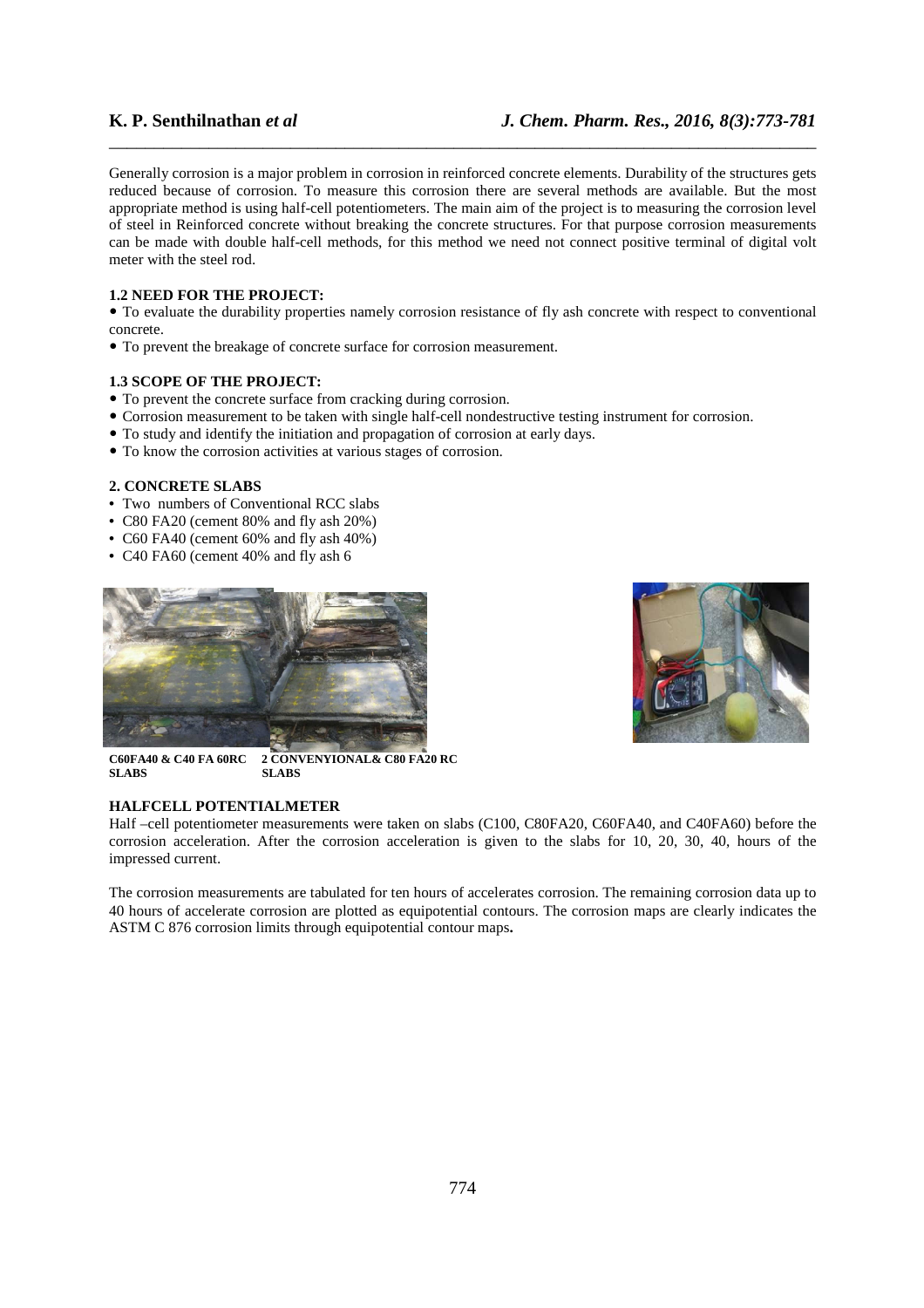# **HALFCELLPOTENTIALREADINGS**

# IN -mv AT 10 Hrs. FOR C80 FA20 SLAB

| 246 | 242 | 234 | 245 | 268 | 245 | 278 | 286 |
|-----|-----|-----|-----|-----|-----|-----|-----|
| 235 | 237 | 233 | 240 | 263 | 242 | 274 | 282 |
| 228 | 236 | 222 | 234 | 258 | 239 | 270 | 277 |
| 265 | 214 | 211 | 226 | 254 | 234 | 267 | 270 |
| 276 | 292 | 203 | 221 | 252 | 230 | 265 | 269 |
| 252 | 284 | 285 | 214 | 250 | 242 | 267 | 268 |
| 241 | 273 | 278 | 208 | 247 | 241 | 262 | 265 |
| 229 | 274 | 277 | 206 | 239 | 236 | 258 | 266 |
| 227 | 275 | 276 | 206 | 239 | 234 | 258 | 266 |

## HALF CELL POTENTIAL READINGS

### IN-my AT 10 Hrs. FOR C60 FA40 SLAB

| 206 | 165 | 157 | 130 | 123 | 112 | 122 |
|-----|-----|-----|-----|-----|-----|-----|
| 206 | 177 | 187 | 115 | 120 | 108 | 114 |
| 212 | 122 | 186 | 163 | 115 | 107 | 104 |
| 180 | 127 | 137 | 153 | 112 | 106 | 199 |
| 195 | 161 | 136 | 150 | 128 | 105 | 179 |
| 180 | 136 | 130 | 165 | 160 | 111 | 184 |
| 170 | 130 | 120 | 162 | 181 | 110 | 188 |
| 180 | 126 | 119 | 161 | 188 | 112 | 190 |
| 127 | 142 | 249 | 158 | 200 | 117 | 107 |

## HALF CELL POTENTIAL READINGS

\_\_\_\_\_\_\_\_\_\_\_\_\_\_\_\_\_\_\_\_\_\_\_\_\_\_\_\_\_\_\_\_\_\_\_\_\_\_\_\_\_\_\_\_\_\_\_\_\_\_\_\_\_\_\_\_\_\_\_\_\_\_\_\_\_\_\_\_\_\_\_\_\_\_\_\_\_\_

## IN -mv AT 10 Hrs. FOR C100 SLAB

| 145 | 154 | 156 | 164 | 174     | 177 | 181 | 182 | 185 |
|-----|-----|-----|-----|---------|-----|-----|-----|-----|
| 148 | 155 | 156 | 167 | 176     | 180 | 185 | 187 | 178 |
| 148 | 159 | 165 | 171 | 181     | 187 | 192 | 193 | 188 |
| 150 | 163 | 168 | 176 | 188     | 195 | 193 | 192 | 191 |
| 164 | 170 | 173 | 181 | 193     | 196 | 190 | 193 | 198 |
| 172 | 176 | 182 | 190 | 197     | 198 | 193 | 182 | 196 |
| 185 | 187 | 190 | 199 | 182 183 |     | 186 | 184 | 183 |
| 185 | 191 | 195 | 181 | 186     | 187 | 181 | 189 | 189 |
| 166 | 188 | 196 | 185 | 190     | 191 | 182 | 190 | 185 |

### HALFCELLPOTENTIAL READINGS

### IN-mv AT 10 Hrs. FOR C40 FA60 SLAB

| 188 | 163 | 141 | 133 | 111 144 |     | 201 | 140 |
|-----|-----|-----|-----|---------|-----|-----|-----|
| 86  | 163 | 144 | 131 | 112     | 155 | 171 | 134 |
| 176 | 158 | 137 | 134 | 114     | 164 | 175 | 120 |
| 175 | 159 | 141 | 130 | 118     | 127 | 155 | 112 |
| 176 | 137 | 150 | 137 | 118     | 139 | 145 | 104 |
| 161 | 143 | 144 | 138 | 125     | 146 | 144 | 100 |
| 162 | 164 | 139 | 141 | 127     | 154 | 140 | 94  |
| 154 | 162 | 141 | 140 | 118     | 163 | 167 | 86  |
| 161 | 159 | 148 | 139 | 116     | 162 | 166 | 83  |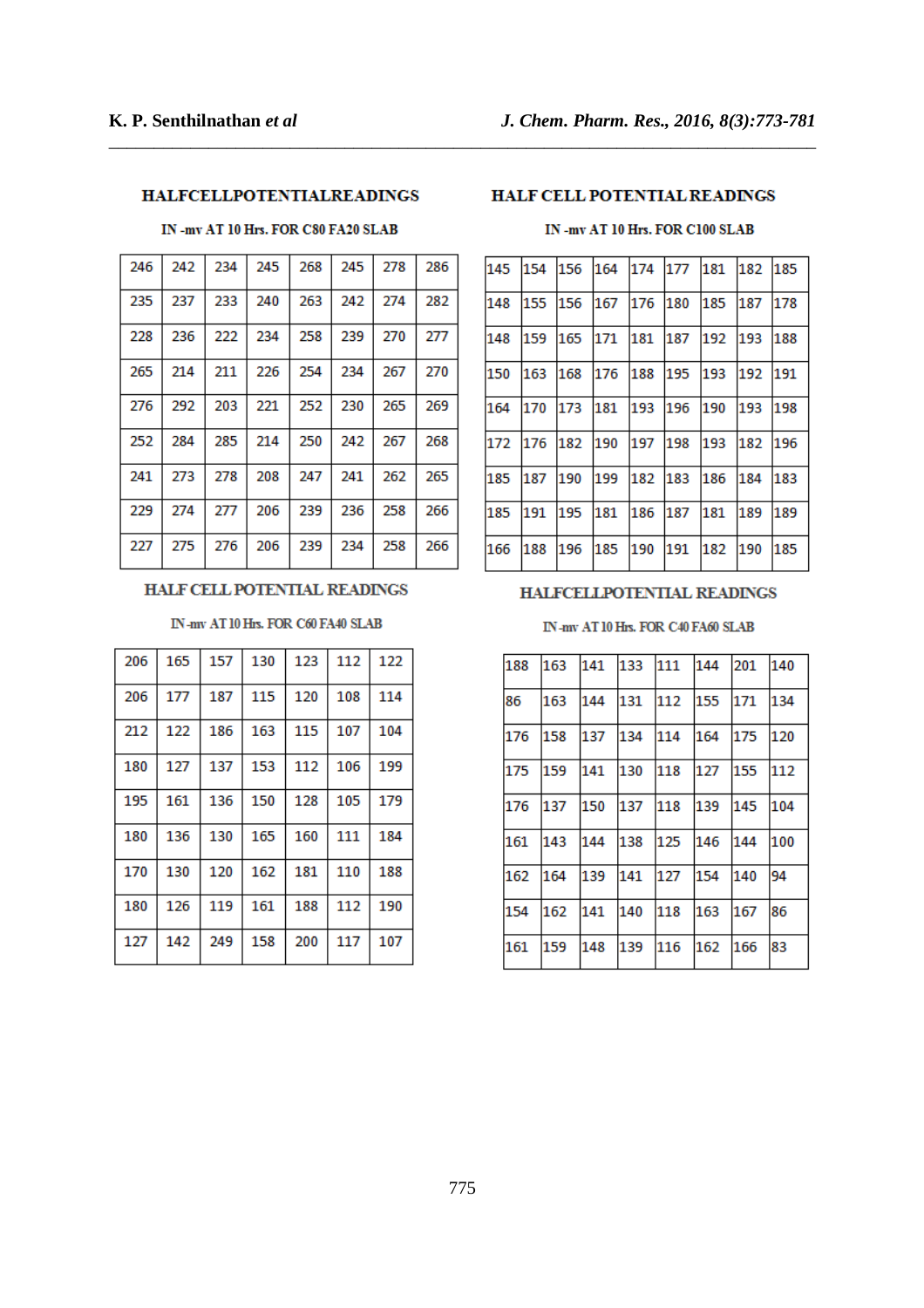Equipotential Contour Map Showing Corrosion Level of Reinforcement In RCC Slab At 0 Hrs For C100 Slab.

\_\_\_\_\_\_\_\_\_\_\_\_\_\_\_\_\_\_\_\_\_\_\_\_\_\_\_\_\_\_\_\_\_\_\_\_\_\_\_\_\_\_\_\_\_\_\_\_\_\_\_\_\_\_\_\_\_\_\_\_\_\_\_\_\_\_\_\_\_\_\_\_\_\_\_\_\_\_



Equipotential Contour Map Showing Corrosion Level of Reinforcement in Rcc Slab At 20 Hrs For C100 Slab



Equipotential Contour Map Showing Corrosion Level Of Reinforcement In Rcc Slab At 30 Hrs For C100 Slab



Equipotential Contour Map Showing Corrosion Level of Reinforcement in RCC Slab At 40 Hrs For C100 Slab.



Equipotential contour map showing Corrosion level of reinforcement in RCC slab at 0 hrs for C80 FA20 slab.

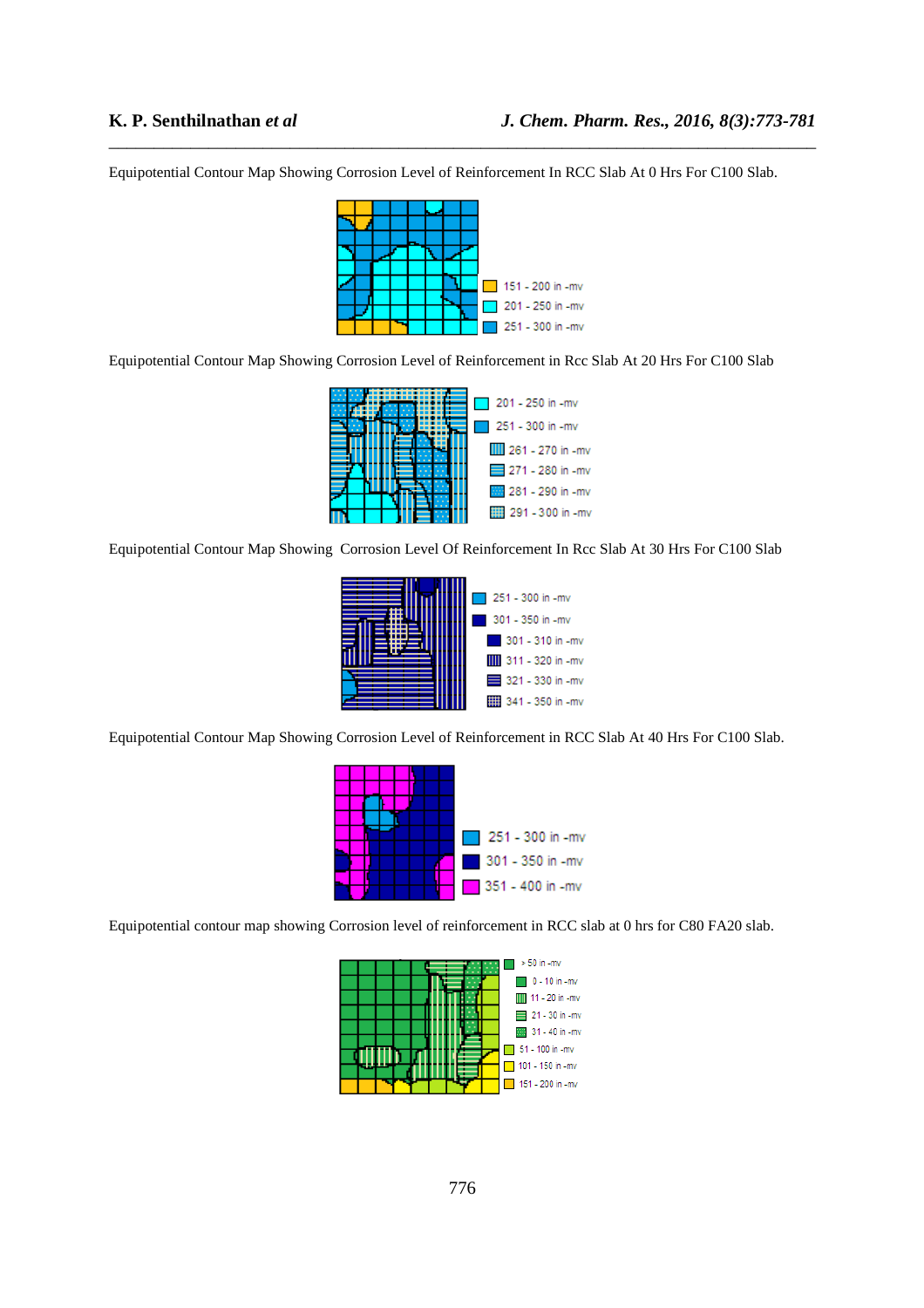Equipotential contour map showing Corrosion level of reinforcement In RCC Slab at 10HRS FOR C80 FA20 SLAB

\_\_\_\_\_\_\_\_\_\_\_\_\_\_\_\_\_\_\_\_\_\_\_\_\_\_\_\_\_\_\_\_\_\_\_\_\_\_\_\_\_\_\_\_\_\_\_\_\_\_\_\_\_\_\_\_\_\_\_\_\_\_\_\_\_\_\_\_\_\_\_\_\_\_\_\_\_\_



Equipotential Contour Map Showing Corrosion Level Of Reinforcement In RCC Slab At 20 hrs for C80 FA20 slab



Equipotential contour map showing Corrosion level of reinforcement in RCC slab at 30 hrs for C80 FA20 slab



Equipotential contour map showing Corrosion level of reinforcement in RC slab at 40 hrs for C80 FA20 slab



Equipotential contour map showing Corrosion level of reinforcement In RCC slab at 0 hrs for C60 FA40 Slab in RCC slab at 0 HRS for C60 FA40 slab

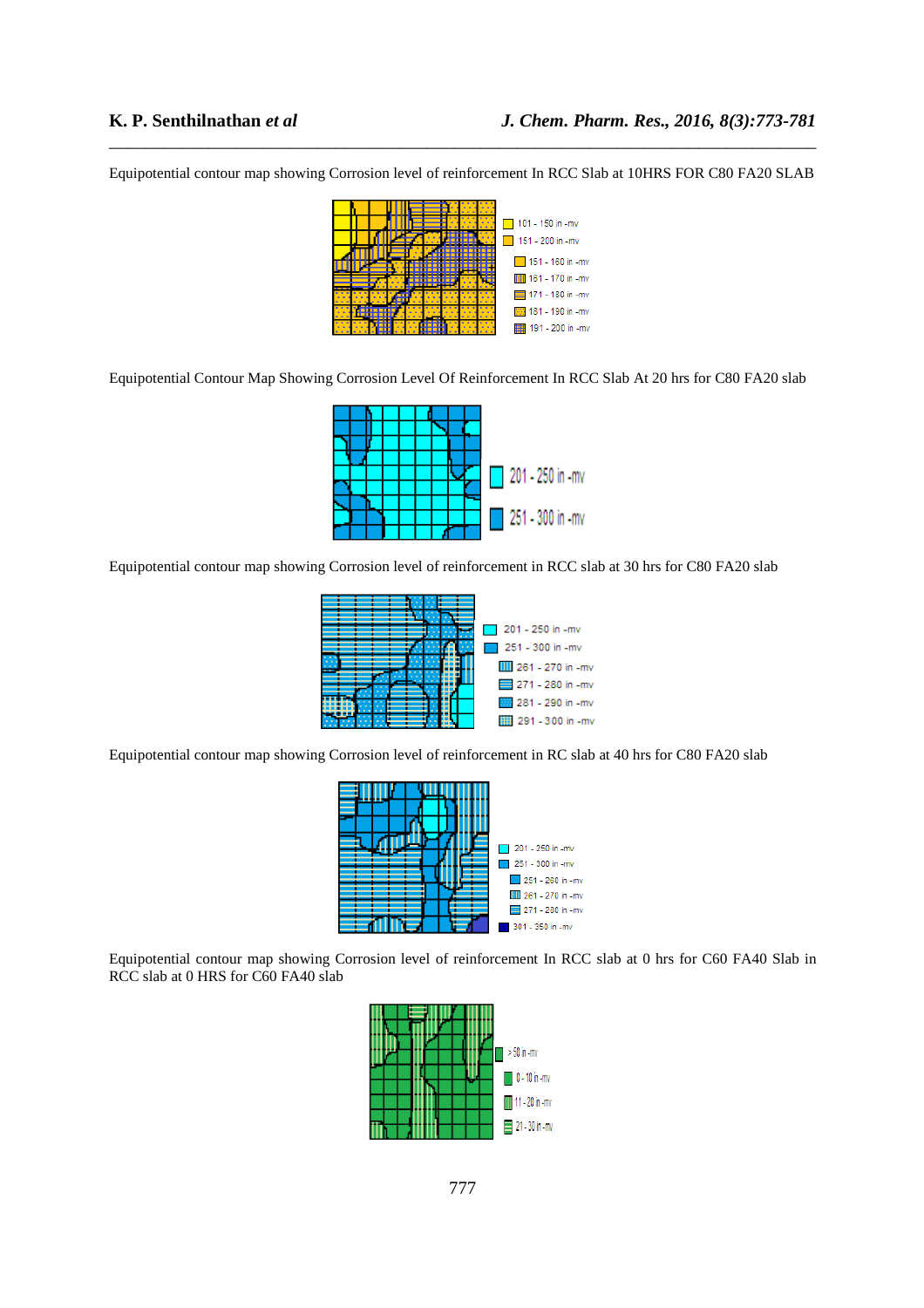Equipotential contour map showing Corrosion level of reinforcement in RCC slab AT 10 hrs for C60 FA40 slab.

\_\_\_\_\_\_\_\_\_\_\_\_\_\_\_\_\_\_\_\_\_\_\_\_\_\_\_\_\_\_\_\_\_\_\_\_\_\_\_\_\_\_\_\_\_\_\_\_\_\_\_\_\_\_\_\_\_\_\_\_\_\_\_\_\_\_\_\_\_\_\_\_\_\_\_\_\_\_



Equipotential Contour Map Showing Corrosion Level of Reinforcement in RCC Slab at T 20 hrs for C60 FA40slab



Equipotential Contour Map Showing Corrosion Level of Reinforcement in RCC slab AT 30 hrs for C60 FA40 slab



Equipotential contour map showing Corrosion level of reinforcement In RCC slab at 40 hrs for C60 FA40 slab



Equipotential contour map showing Corrosion level of reinforcement in RCC slab at 0 hrs for C40 FA60 slab

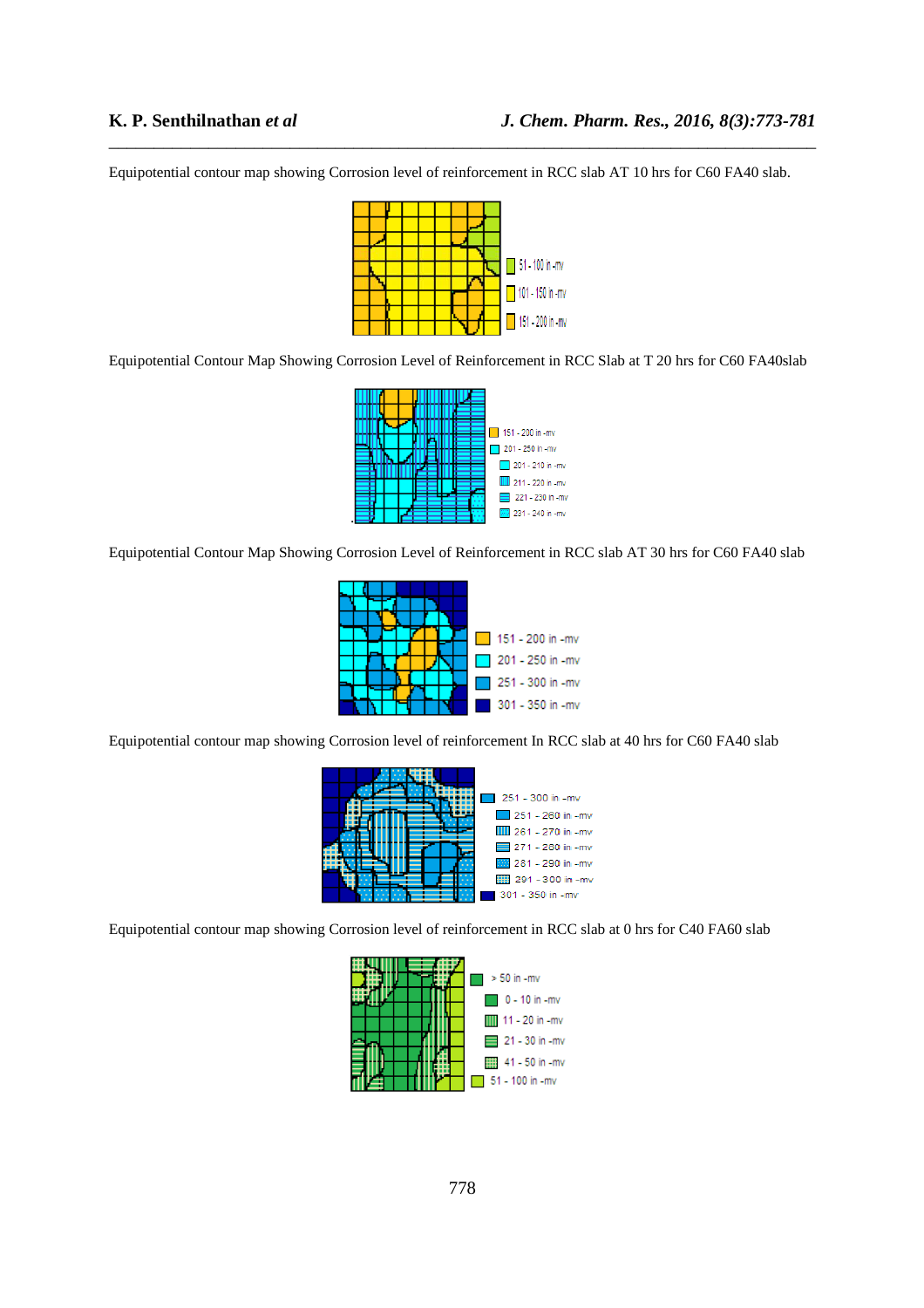Equipotential contour map showing corrosion level of reinforcement in RCC slab at 10 hrs for C40 FA60 slab

\_\_\_\_\_\_\_\_\_\_\_\_\_\_\_\_\_\_\_\_\_\_\_\_\_\_\_\_\_\_\_\_\_\_\_\_\_\_\_\_\_\_\_\_\_\_\_\_\_\_\_\_\_\_\_\_\_\_\_\_\_\_\_\_\_\_\_\_\_\_\_\_\_\_\_\_\_\_



Equipotential contour map showing Corrosion level of reinforcement In RCC slab at 20 hrs for C40 FA60 slab



Equipotential contour map showing Corrosion level of reinforcement in RCC slab at 30 hrs for C40 FA60 slab



Equipotential contour map showingCorrosion level of reinforcement in RCC slab at 40 hrs for C40 FA60 slab



**Probability of Corrosion According To Half-Cell Readings** 

| <b>NOTIFICATION</b> | <b>POTENTIAL DIFFERENCE (mv)</b> | <b>CHANCE OF REBAR BEING CORRODED</b> |
|---------------------|----------------------------------|---------------------------------------|
| <b>ASTM LEVEL 4</b> | Less than $-500$ my              | Visible evidence of corrosion         |
| <b>ASTM LEVEL 3</b> | $-350$ to $-500$ my              | 95%                                   |
| <b>ASTM LEVEL 2</b> | $-200$ to $-350$ my              | 50%                                   |
| ASTM LEVEL.         | More than -200my                 | 5%                                    |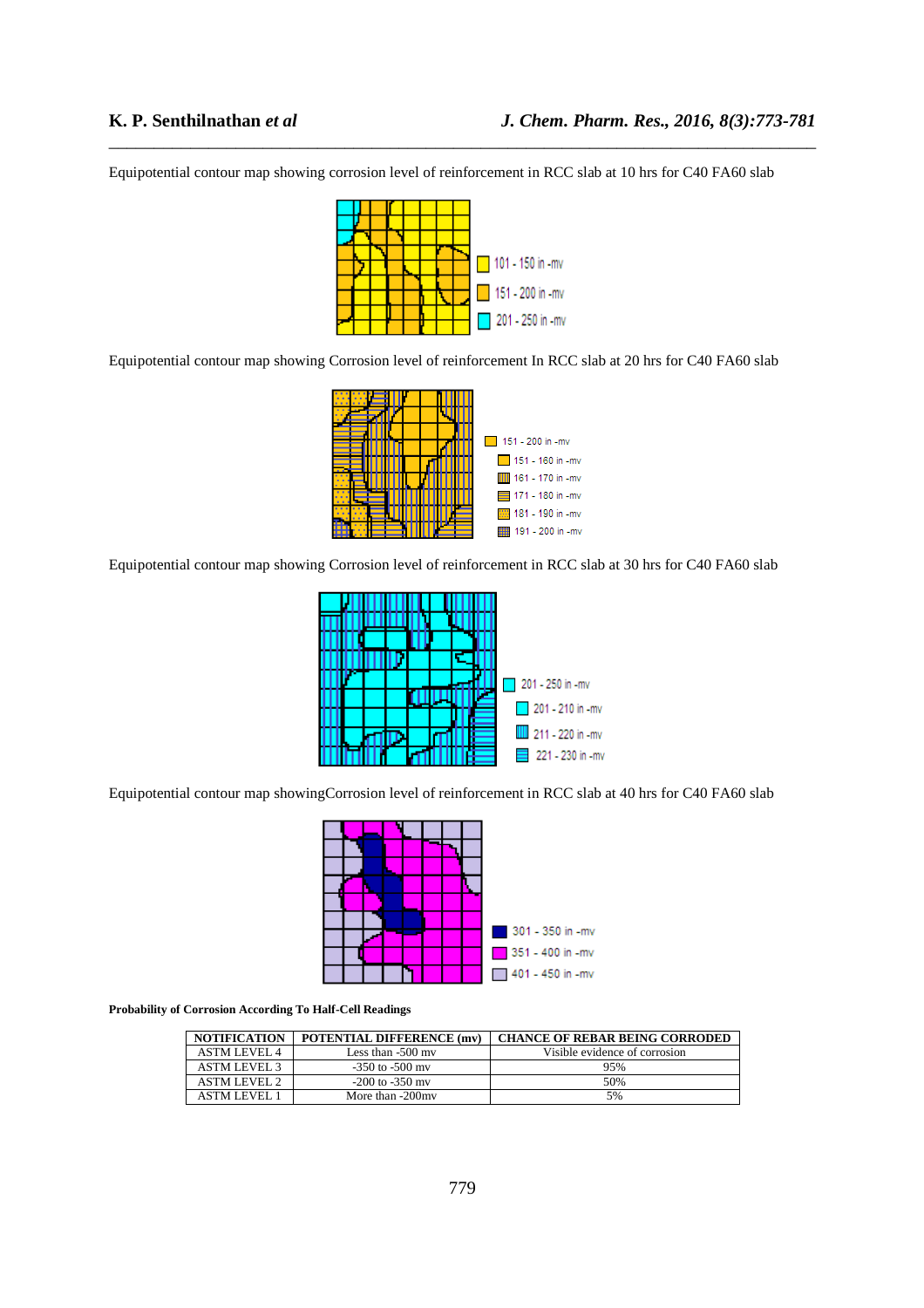

#### **CONCLUSION**

Slabs subjected 40 hours of accelerated corrosion are shown ASTM C-786 with in ASTM corrosion level 3(more negative than 500 mv) Based on strength consideration c100(conventional 100%) slab and C80 FA20conventional 80%&flyash 20%) slabs are preferable. Based on corrosion consideration C80 FA 40 (conventional 80%&flyash 20%)slab is preferable.Based on corrosion consideration C60 FA40(conventional 60%& flyash 40%) slab is preferable.From the above information for corrosion is found with slow propagation and for long term stability against corrosion C60 FA40 slab is preferable.

#### **REFERENCES**

[1].Monitoring Corrosion Activity Of Steel Reinforcement Using Acoustic Emission HishamElfergani 1 +, Karen Holford 2 And Rhys Pullin 3 1 Faculty Of Engineering, University Of Benghazi, Benghazi, Libya 2, 3 Cardiff School Of Engineering, Cardiff University, Cardiff, Uk

[2]. 30th European Conference On Acoustic Emission Acoustic Emission Techniques Standardized For Concrete Structures MasayasuOhtsu, Toshiro Isoda And Yuichi Tomoda Graduate School Of Science & Technology And \*Faculty Of Engineering, Kumamoto University, Kumamoto, Japan

[3].12-14 De Noviembre Del 2012 Facultad De Ingeniería Mochis, Universidad Autónoma De Sinaloa Comportamiento Electroquímico De Acero 1018 Y Galvanizado Embebido En Concreto En Su Etapa Curado G. Santiago-hurtado1, F.J. Olguín-coca2, E. E. Maldonado-bandala1, M. A. Baltazar-zamora1 1facultad De Ingeniería Civil - Xalapa, Universidad Veracruzana, Circ. G. Aguirre Beltrán S/N, Lomas Del Estadio, Cp 91000, Xalapa, Veracruz, México, 2 Universidad Autónoma Del Estado De Hidalgo, Instituto De Ingeniería Y Ciencias Básicas

[4].Testing & 7th International Conference On Acoustic Emission University Of Granada, 12-15 September **2012** Guide For Acoustic Emission Examination Of Reinforced Concrete Bridges GregoryMuravin, Boris Muravin